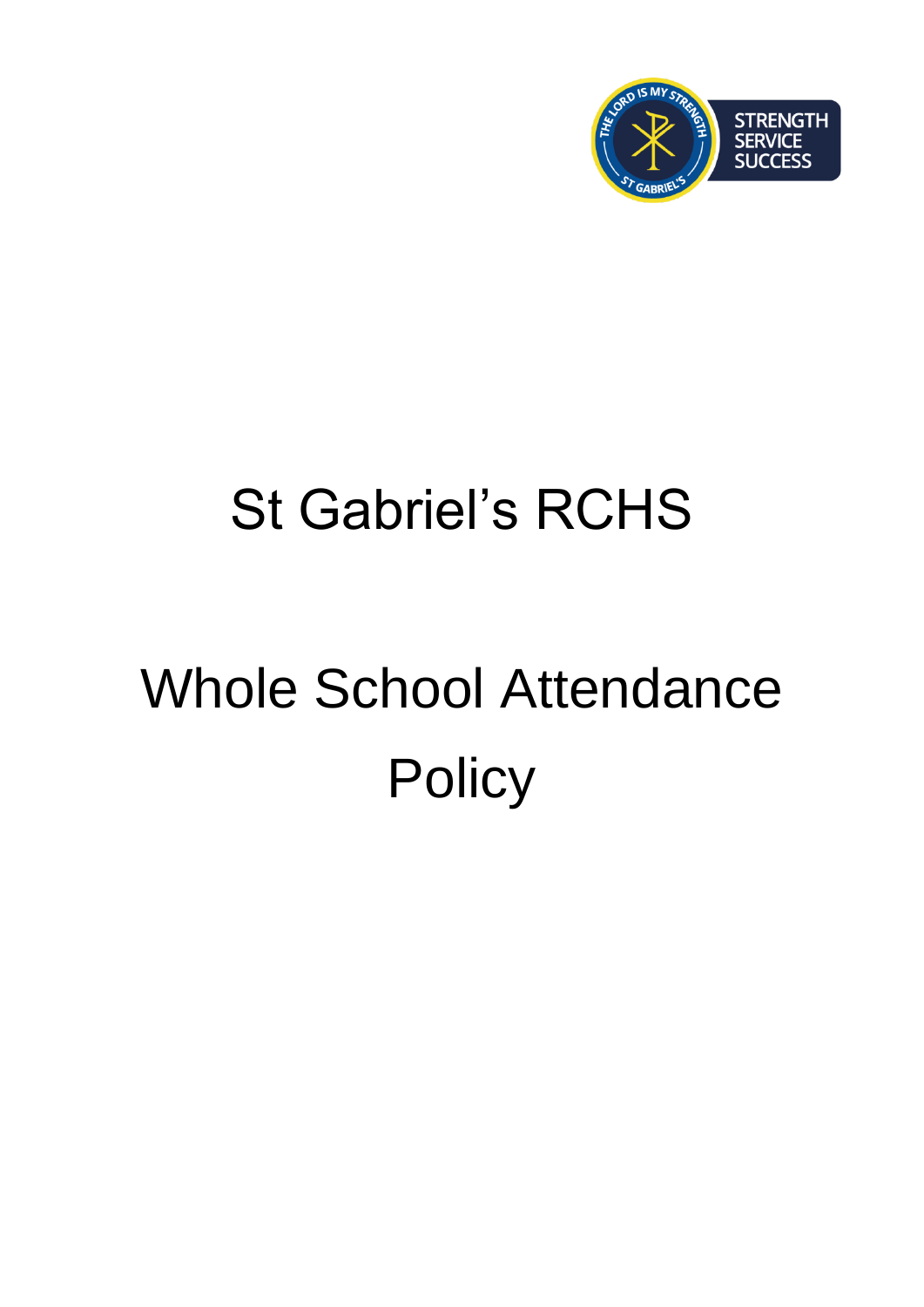#### 1. **Context**

St Gabriel's is totally committed to ensuring that the attendance of its pupils is consistently higher than government guidelines. Our mission statement commits the school to providing an outstanding educational experience which delivers a "whole life" preparation for each and every pupil. We want our children to become highly motivated, spiritually and morally balanced human beings to serve God and society.

"We believe that each person should be known, loved and valued by encouragement to realise his/her full potential through positive commitment and achievement."

It is our aim that children "learn, love and believe" through their daily lives and experiences at St Gabriel's and enjoy their time at school, whilst developing their academic, spiritual and social experience within a broad, balanced and challenging curriculum, enhanced by our extensive enrichment programme. If pupils are happy, and feel safe and well cared for, they will enjoy coming to school.

We provide an environment where all pupils feel valued, welcomed and part of the Catholic family. For a child to reach their full educational potential a high level of school attendance is essential. We work consistently hard towards a goal of 100% attendance for all children. Every opportunity is taken to convey to children and their parents and carers the importance of regular and punctual attendance.

The Deputy Headteacher (pastoral) is responsible for school attendance and punctuality of pupils.

Heads of Year monitor the attendance and punctuality of pupils in their year group and are directly responsible to the Deputy Headteacher.

The School Attendance Officer (Mrs Vaughan) is responsible for supporting pastoral staff in conjunction with attendance and punctuality reporting to Heads of Year, Assistant Headteacher and the Deputy Headteacher.

#### **Attendance expectations**

From the start of the autumn term 2020 pupil attendance will be mandatory and the usual rules on attendance will apply, including:

- Parents' duty to ensure that their child of compulsory school age attends regularly at the school where the child is a registered pupil
- Schools' responsibilities to record attendance and follow up absence
- The ability to issue sanctions, including fixed penalty notices, in line with local authorities' codes of conduct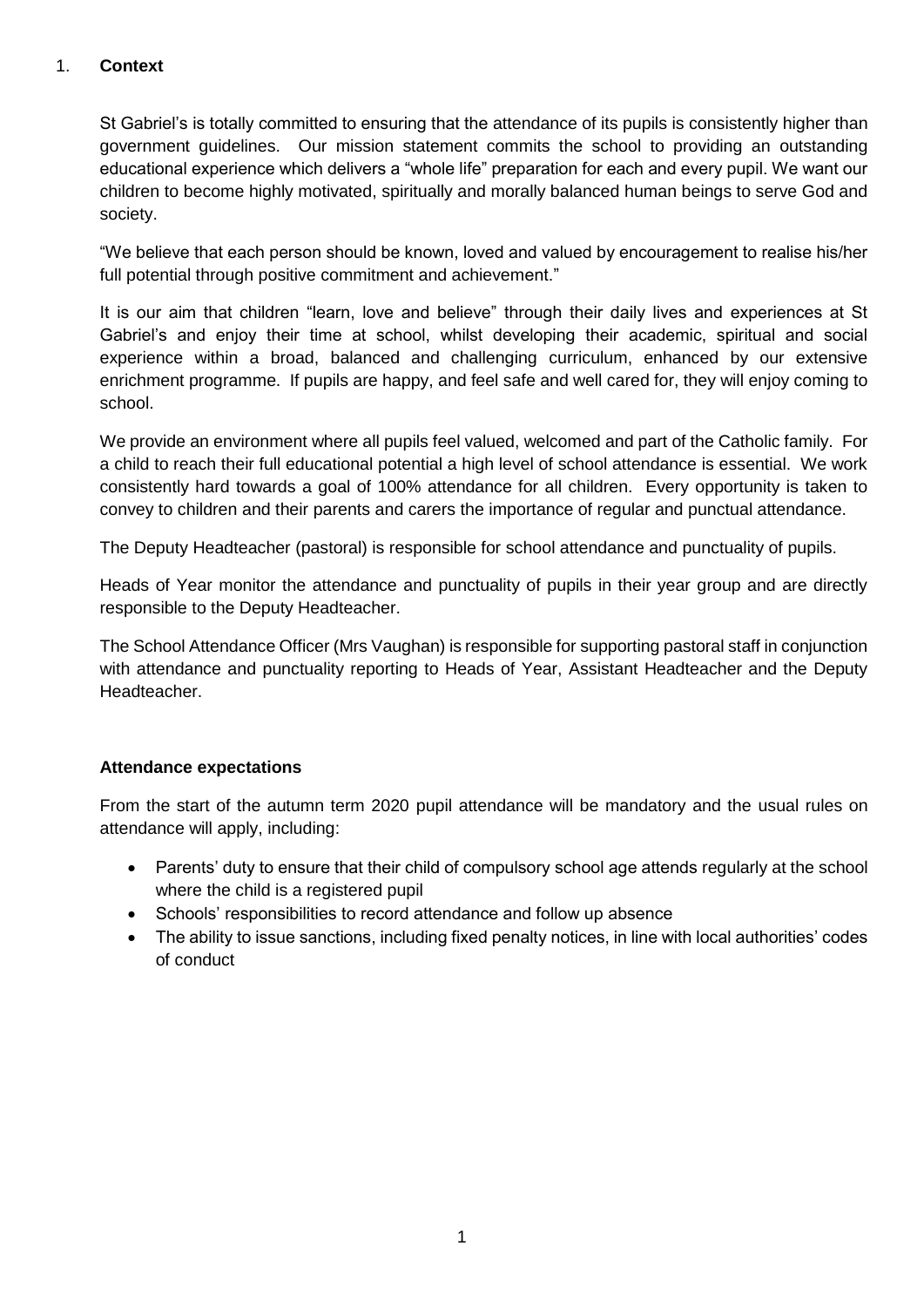#### 2. **Promoting Attendance**

- i. Parents/carers are reminded that it is their responsibility to ensure that their children attend school regularly in order to receive their education.
- ii. We liaise closely with feeder primaries to identify potential attendance matters in respect of medical conditions, social and domestic factors etc., which may impact on poor attendance.
- iii. Attendance and punctuality are presented on every school report through a pupil's academic journey.
- $i_{\text{V}}$  Parents and carers are addressed at the Welcome Evening about the attendance policy and procedures for absence.
- v. Pupils are encouraged and rewarded for good attendance. In Year 7 there is a Five Star Club. Attendance is a key aspect of this.
- $v_{\text{y}}$  Pupils receive attendance certificates and prizes each year for 100% attendance.
- vii. Attendance is a key aspect of leavers' references.
- viii. In assemblies, RAP days and CEIAG events, pupils are informed and encouraged about high attendance at school and the positive effects it has on future learning and careers.
- ix. Pupils with full attendance receive recognition at Celebration Evening.

#### 3. **Holidays in Term Time**

- i. Guidelines from the Department for Education are followed.
- ii. As usual, parents should plan their holidays within school breaks and avoid seeking permission to take their children out of school during term time. Families should also consider that their child may need to self-isolate following trips overseas that require a period of quarantine. View guidance on how to self-isolate when you travel to the UK [\(https://www.gov.uk/government/publications/coronavirus-covid-19-how-to-self-isolare-when](https://www.gov.uk/government/publications/coronavirus-covid-19-how-to-self-isolare-when-you-travel-to-the-uk/coronavirus-covid-19-how-to-self-isolare-when-you-travel-to-the-uk)[you-travel-to-the-uk/coronavirus-covid-19-how-to-self-isolare-when-you-travel-to-the-uk](https://www.gov.uk/government/publications/coronavirus-covid-19-how-to-self-isolare-when-you-travel-to-the-uk/coronavirus-covid-19-how-to-self-isolare-when-you-travel-to-the-uk) ).
- $\ddot{a}_{\text{ii}}$  The school exercises its right to issue Fixed Penalty Notices where appropriate.
- $i_{\text{V}}$ . The school will only grant leave of absence for family holidays in "exceptional circumstances" as identified in Department for Education guidance.
- $v<sub>v</sub>$  The school will inform the parent/carer of the outcome of any requests by letter/email.
- vi. If the parent/carer chooses to continue with the planned holiday it will be considered as an unauthorised absence and may incur a fine via the Penalty Notice procedure enforced by Bury Council

#### 4. **Issuing Penalty Notices for Unauthorised Absence from School**

- $i$ . The school will issue penalty notices where guidance from the DFE/Bury Council warrants it. (Also see Appendix A)
- ii. Any penalty notice issued by the school must be in accordance with Section 23 of the Anti-Social Behavior Act 2003, the Education (Penalty Notices) (England) Regulations 2007 and Section 444 of the Education Act 1996 and the Code of Conduct under the control of Bury Council. (Also see Appendix B)
- iii. In law, parents/carers are committing an offence if they fail to ensure a child attends school regularly at the school which they are registered unless the absence has been authorised by the school.
- $iv$  The penalty is £60 per parent per child if paid within 21 days, increasing to £120 per parent per child if paid within 28 days from the date of issue. If payment is not received in 28 days prosecution may follow.
- $\mathbf{v}$ . Penalty notices will only be used where a parent is capable of securing an improvement in their child's school attendance but is unwilling to do so. They are not for use as a punishment for absence.
- $v_i$ . The School Attendance Team is responsible for initiating the penalty notice system on behalf of Bury Council.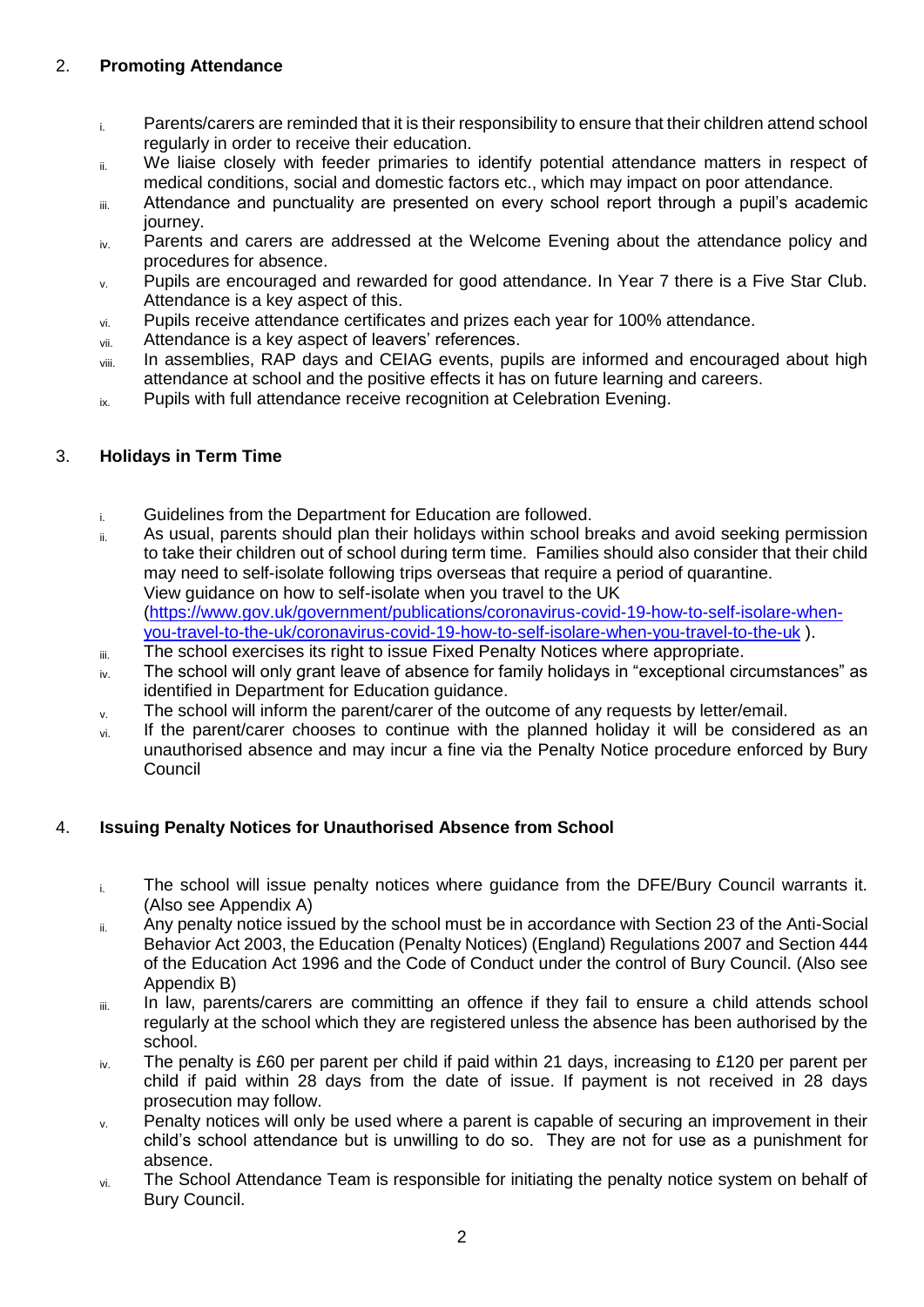- $v_{\text{int}}$  The issuing of a penalty notice is considered appropriate in the following circumstances:
	- Overt truancy
	- Parentally-condoned absence
	- Unauthorised holidays in term time
	- Persistent late arrival at school.
- viii. Bury Council will issue a penalty notice for any unauthorised absence where the pupil has been:
	- Absent for 10 sessions (five school days) within pre-set submission dates (not necessarily consecutive).
	- Persistent late (code U) after the register has closed for 10 sessions.

#### 5. **Absence from School**

- i. Any child who is absent from school at any point of the day must have their absence recorded as being authorised, unauthorised or an approved educational activity (attendance out of school).
- ii. Only the Headteacher or a member of staff acting on her behalf can authorise absence.
- iii. Where there is no known reason for the absence, then the absence has to be recorded in the first instance as unauthorised.

#### *First Day Absence*

- $\mathbf{I}_{\text{i}}$  If a child is absent from school, it is the duty of parents/carers to inform the school immediately stating the reason for the absence, including absences relating to covid-19. This is recorded by the office staff.
- ii. In all cases of self-isolation, school should ask parents to inform them immediately about the outcome of a test. Schools should not require evidence of negative terst results or toher medcal evidence before admitting children or welcoming them back after a period of self-isolation.
- iii. If no contact is made by a parent/carer explaining the absence on the first day, school will phone home to secure an explanation. Where the school is unable to make contact by phone an email under the "In Touch" system will be sent, or a text message.
- $i<sub>N</sub>$  If no contact is made on the first or second day, then the School Attendance Officer will make a home visit to establish the reason for absence.
- $v<sub>x</sub>$  If after the pupil returns to school no explanation of absence is given by the parent/carer, the school will immediately contact the parent/carer. The absence will be recorded as unauthorised if no explanation is obtained.
- $v_i$ . Regular checks are carried out by the school and the School Attendance Officer.
- vii. If attendance falls below 95% a letter will be sent home on behalf of the Headteacher requesting an explanation and improvement, as well as offering support. The School Attendance Officer will also do a home visit or invite parents/carers to a formal meeting at school, after liaising with the deputy head (pastoral) or the relevant Head of Year.
- viii. If a pupil is absent for 3-4 days then the Headteacher will accept an NHS Self-Certificate Form for a self-limiting illness. In the case of an absence for 5 days or more, the school will require evidence from a medical professional, which can include proof of a GP appointment or sight of prescription boxes/bottles where appropriate.

#### *Persistent Absence (Defined in legislation as 10% or more absences)*

- i. Persistent absences can include authorised, unauthorised or a combination of both. A child who is persistently absent is at risk of failing to achieve their full potential within the school environment.
- ii. Any pupils in this case will be monitored by the school and the School Attendance Officer.
- iii. The School Attendance Officer will ask parents/carers to meet the Deputy Headteacher, an Assistant Headteacher, a Head of Year or an Assistant Head of Year.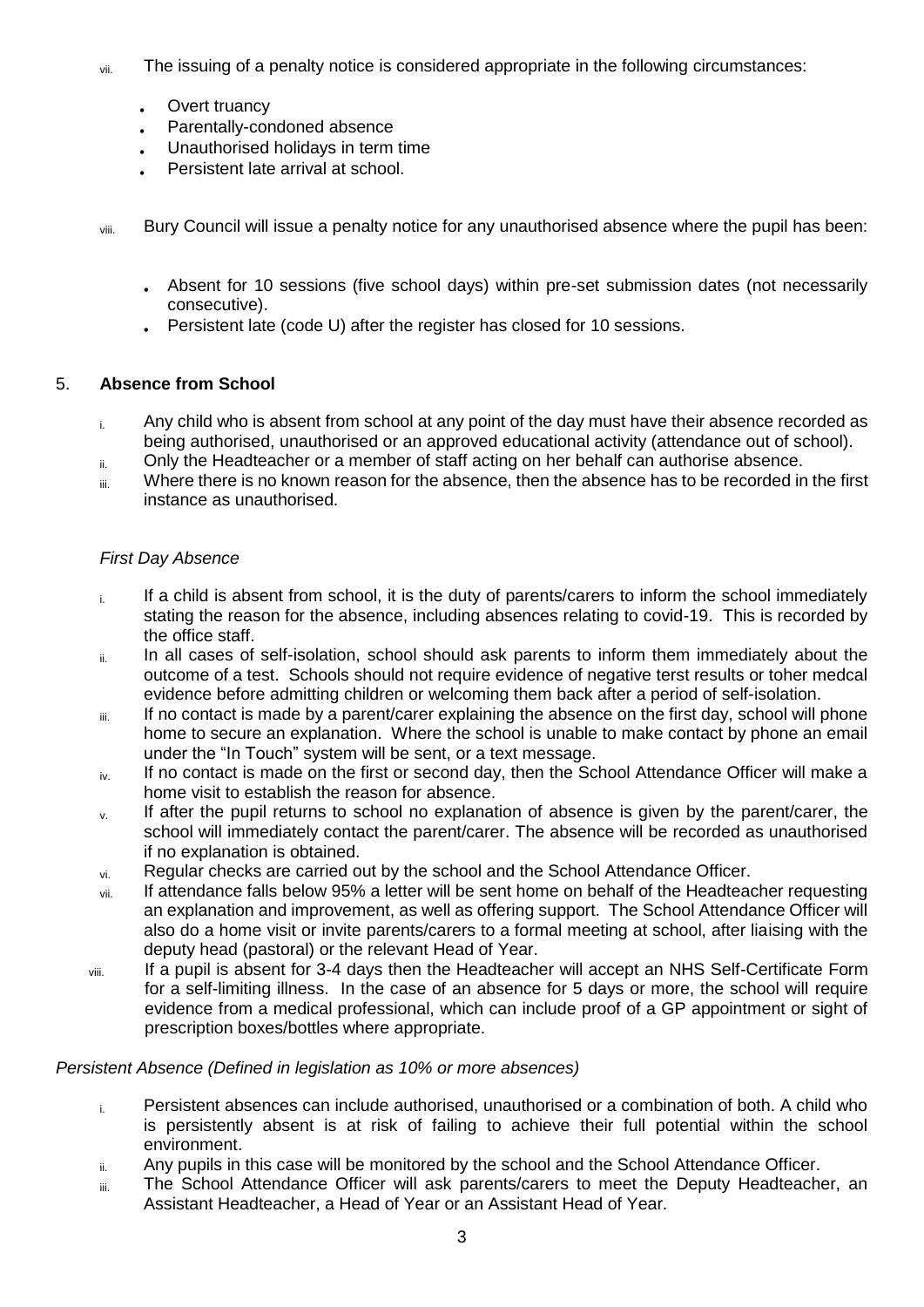- iv. It is the responsibility of the Head of Year to be aware of any emerging attendance concerns and take appropriate action. Each Head of Year has a weekly meeting with the School Attendance Officer where attendance is discussed.
- $v<sub>x</sub>$  In cases where a pupil begins to develop a pattern of absences, the school will try to resolve the problem with parents/carers.
- villect if this is unsuccessful the school may refer the case to the School Nurse or help parents/carers/the pupil to contact a relevant outside agency
- vii. In some cases the school may seek advice from Bury Council's Education Welfare Service.
- viii. If the issue appears to be with a teacher, a curriculum matter or indeed friendship problems, it is hoped that the school will be able to resolve the matter internally through the pastoral and safeguarding procedures.
- $i_{\text{tx}}$  After a prolonged absence for whatever reason, the school will ensure that the pupil is made to feel welcome. This should include ensuring that the pupil is helped to catch up on missing work and is brought up to date on any information that has been passed to the other pupils.

A summary of actions taken for the consideration of absence is presented in Appendix A.

#### 6. **Punctuality**

- i. St Gabriel's encourages all pupils to be punctual to school, punctual to form time and lessons and punctual to enrichment activities.
- ii. Punctuality is seen as an inherent aspect of the attendance policy and persistent latecomers to school are subjected to the same code of conduct and attendance policy which could result in Penalty Notices as above.
- iii. St Gabriel's also takes into account issues with transport and traffic in Bury.
- $iv<sub>iv</sub>$  School buses can be late and any pupil who is late because of the school buses will not be subjected to the internal disciplinary policy on lateness.
- v. However, pupils who are late through their own fault will be dealt with in line with our Positive Discipline Policy.
- vi. Two members of staff will monitor the punctuality of pupils on arrival at school.
- vii. Pupils will be marked late from 8.46am and will make up the time after school the following day with a 55 minute detention<sup>\*</sup>.
	- \*discretionary due to covid-19 and public transmission restrictions

#### 7. **Attendance Targets**

 $i.$  The Headteacher sets attendance targets each year which form part of the School's Improvement Plan and SEF. The deputy head (pastoral) is responsible along with Heads of Year for overseeing systems to ensure that the target is met.

**Our school attendance target for 2020-21 is: 95%** This is in line with Government standards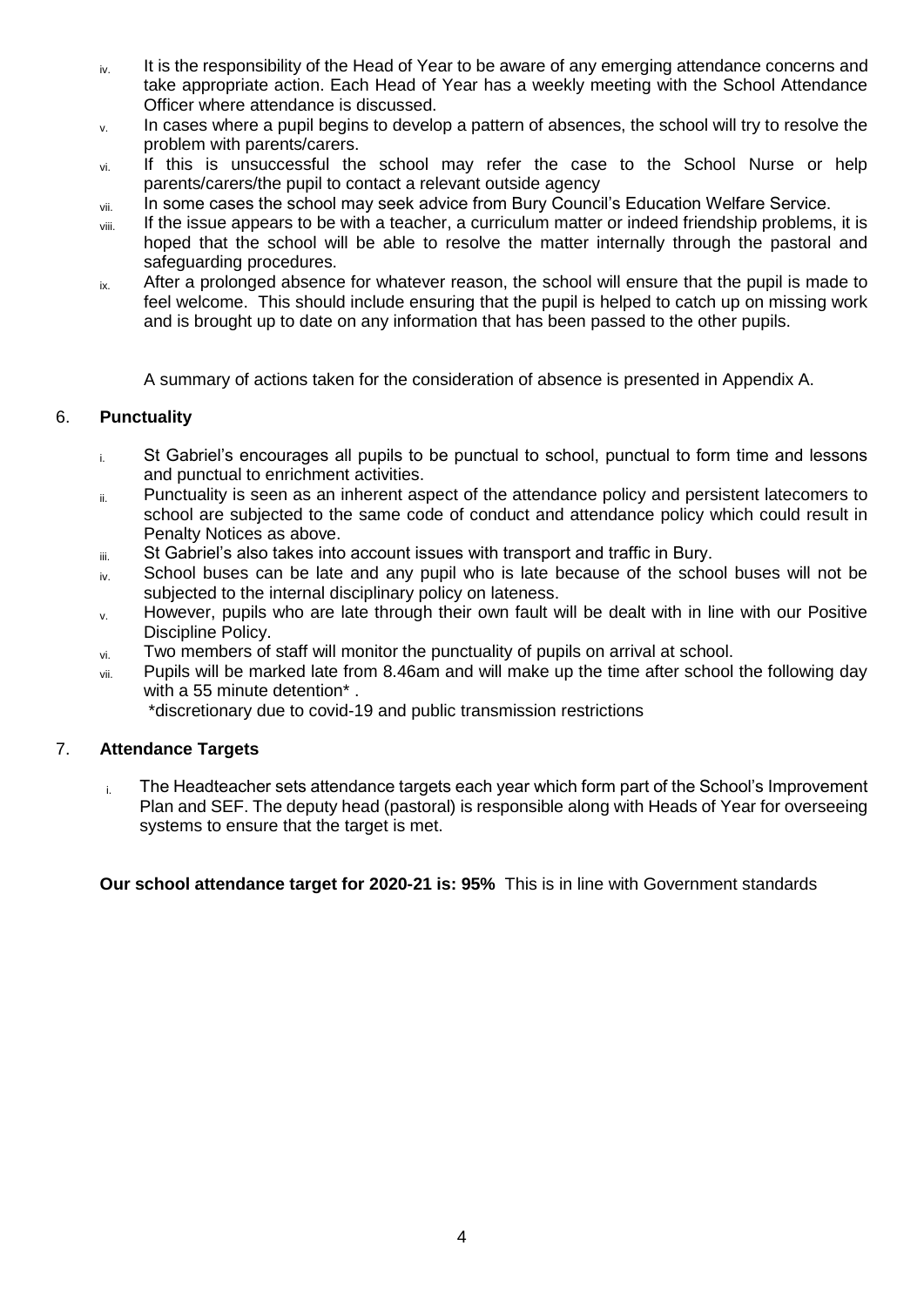#### **Appendix A**

#### **1 Monitor school attendance daily/weekly**

- a. Ensure school has a reason for absence / follow up all 'N' codes
- b. Check with FT, HOY & SLT for any known absences (FTE, authorised absences)
- c. Identify poor attendance, report to HOY
- d. If no response from parents or any other contacts SAO to check with HOY or DHT to do home visit
- e. Record all events

#### **2 Attendance falls below 97%**

- a. Check problems in school / speak with FT or HOY
- b. Invite young person to an informal chat with HOY or SAO on return from absence
- c. Check punctuality arriving after registers have closed
- d. Check holiday
- e. Check medical history
- f. Check family background anything school should be made aware of
- g. Monitor weekly with HOY for improvement in timetables meeting
- h. Record all events

#### **3 Attendance falls below 94%**

- a. Discuss with HOY
- b. Contact parents ask all above
- c. Send out 94% letter and reg cert from HOY
- d. Monitor for improvement no improvement see 4.
- e. Record all events

#### **4 Attendance falls below 90%**

- a. Send letter to parents invite to meeting with SAO Mrs Vaughan
- b. Meeting with HOY & SAO reg cert / discuss barriers to learning / options to improve
- c. Monitor If improves inform parents praise if no improvement consider referral to School Nurse, MASH, 'Story So Far' etc.
- d. Record all events

#### **5 Attendance continues to fall**

- a. Invite parents and young person to a meeting with HOY, DHT, ADHT and for further support.
- b. Monitor no improvement consider either Penalty Warning letter or referral to the Education Welfare Team
- c. Record all events

#### **6 After all above exhausted – consider fine / court proceedings following Bury Council advice.**